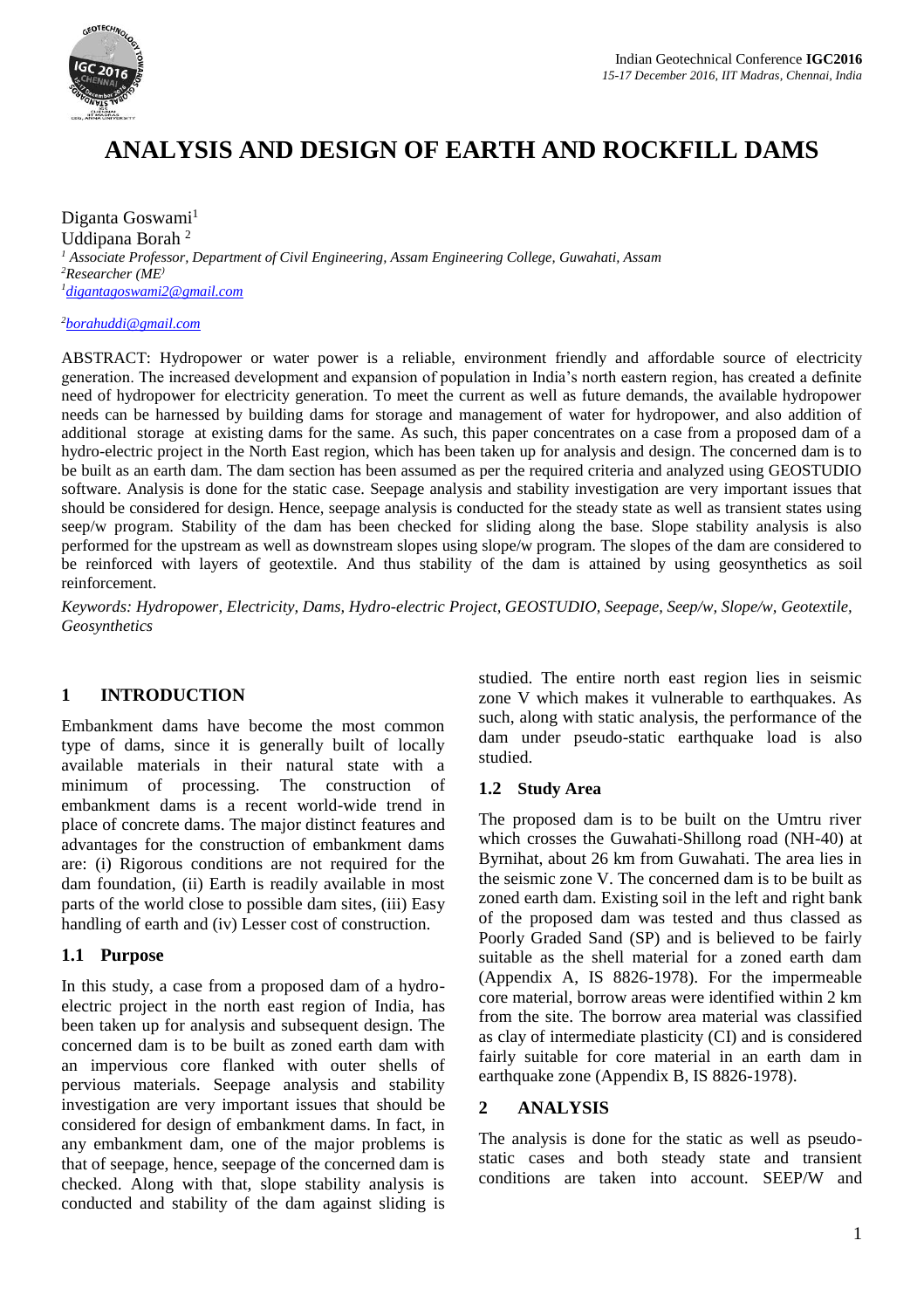SLOPE/W programs of GEOSTUDIO software are used for this purpose.

# **2.1 Introducing Software**

GEOSTUDIO is a powerful software for geotechnical engineering, based on finite element analysis and comprising of various useful programs such as SEEP/W, SLOPE/W, QUAKE/W, SIGMA/W etc. for handling a variety of geotechnical problems. Part of the GEOSTUDIO software, SLOPE/W program is a general tool for the stability analysis of earth structures using limit equilibrium method, while SEEP/W is the primary seepage analysis program for analyzing ground water and excess pore pressure dissipation problems in porous media.

# **2.2 Material Properties**

The shell material to be used in the analysis is poorly graded sand having permeability 9.65x10-6 m/sec, bulk unit weight of  $17.8 \text{ kN/m}^3$  and angle of internal friction of 34°. The core material is clay of intermediate plasticity having permeability 8.149x10<sup>-7</sup> m/sec, bulk unit weight of 16.1 kN/m<sup>3</sup>, cohesion of 63 kN/m<sup>2</sup> and angle of internal friction of 4°. Core drilling and packer test conducted at the site reveals the foundation material to be granitic gneiss having permeability of about  $1x10^{-11}$  m/sec. Well graded gravel is used as the material for drain.

# **2.3 Analysis of Dam Section**

Reservoir water height is 20 m. Dam height is assumed to be 25m with a free board of 5m. All calculations are done considering plain strain condition. Initially, an embankment section having side slopes of 0.5H: 1V, as shown in figure 1, is considered. For an assumed top width of 10 m, the base width of the section comes out to be 35 m.

Seepage analysis of the section is conducted to determine important parameters such as the amount of seepage, uplift potential, exit gradients, piping potential etc. Slope stability analysis of upstream and downstream slopes has been carried out. Sliding along the dam base is also checked. In the transient analysis, the reservoir is drawn down for a period of 30 days. In general, a reservoir is not emptied all of a sudden. It is a gradual procedure and generally it takes weeks for the reservoir to be fully drawn down. And under that assumption, in the present work, a draw down period of 30 days has been considered.



Fig. 1 Dam section having slopes 0.5H:1V

To improve the factor of safety, especially for the pseudo static and transient conditions, one other trial, with top width same as in the previous case, but with comparatively flatter side slopes of 1H:1V, as seen in figure 2, is carried out. The base width in this case increases to 60 m.



Fig. 2 Dam section having slopes 1H:1V

Though the second trial exhibits adequate factor of safety for all the analyses types namely, steady state seepage, pseudo static as well as transient analysis considering rapid drawdown, volume of earth work is a major concern for a flat side slope of 1H:1V. Considering this, a third trial, with side slopes of 0.5H:1V but reinforced with geosynthetics is carried out again. A steep slope is likely to involve less volume of earthwork and at the same time geosynthetic material placed within the body of the dam in a suitable way is likely to provide the required factor of safety (FOS). The modeled section is shown in figure 3.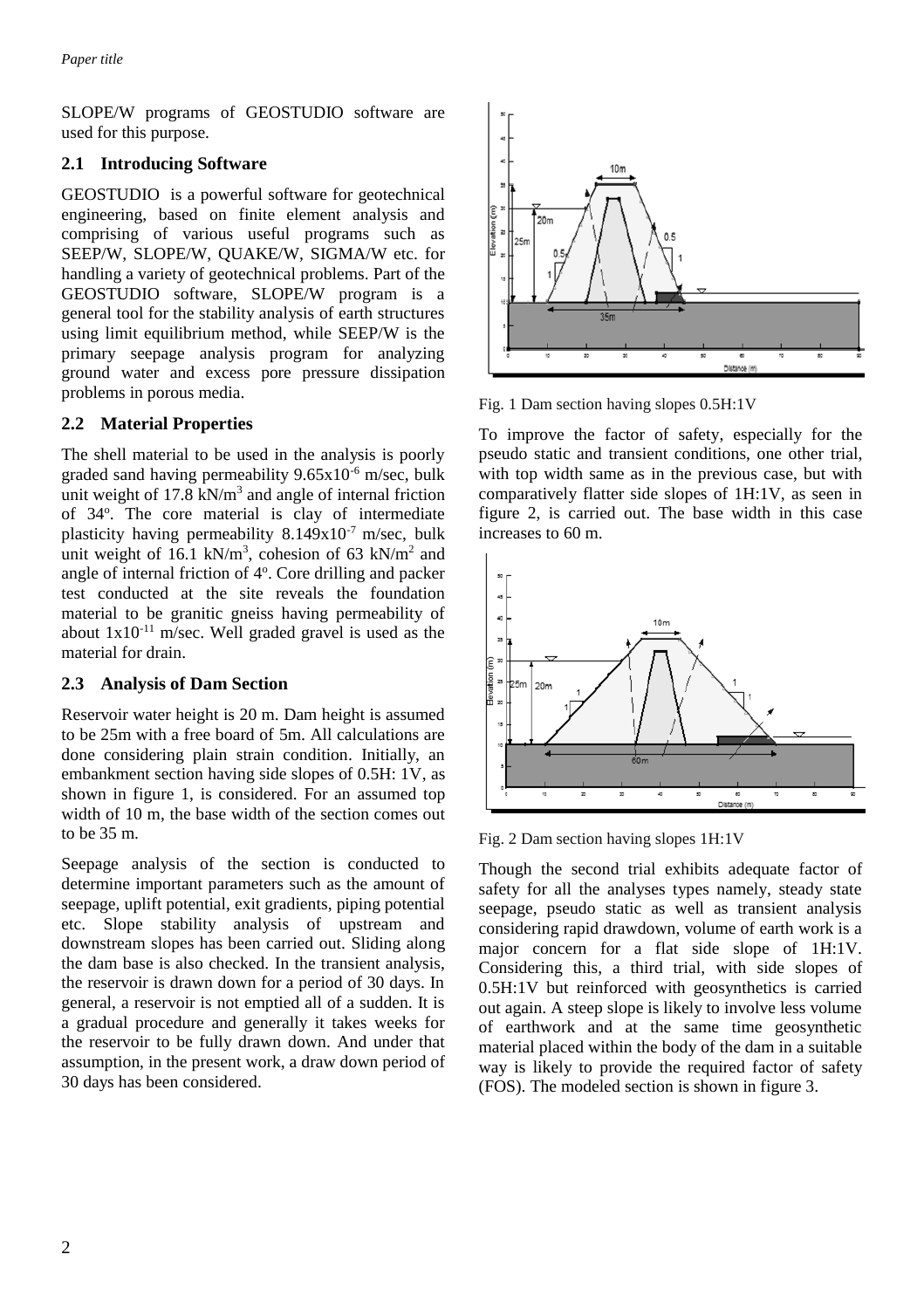

Fig. 3 Dam section having slopes 0.5H:1V reinforced with geosynthetic material

### **3 RESULTS AND DISCUSSION**

Analysis results indicate that amount of seepage through the dam body is not very significant in any of the trials. In case of the section having side slope 0.5H:1V, the amount of seepage is found to be  $1.235x10^{-5}$  m<sup>3</sup>/sec while that of the section with slopes 1H:1V is found to be  $1.6x10^{-6}$  m<sup>3</sup>/sec.

From the point of view of piping and sliding along the base, the embankment section with slopes 0.5H:1V (with and without reinforcement) as well as the one with slopes 1H:1V, have been found to be safe. The FOS against piping and sliding for section with slopes 0.5H:1V are 4.97 and 2.05 respectively, while those for the section with slopes 1H:1V are calculated as 10.44 and 2.9 respectively.

The results of slope stability analysis for the steady state suggested that the upstream and downstream slopes of the embankment having 0.5H:1V slopes, are safe under the static condition, while under the pseudostatic condition, the upstream slope exhibits a FOS of 1.18, which is much less than the desired value of 1.5. When compared to the static case, the upstream FOS is thus found to decrease by 32%. Dam section with side slopes 1H:1V has been found to be stable under the static as well as pseudo static cases. Although found stable, a reduction of 19% in the FOS is observed in the pseudo-static case.

In the transient case, the results of rapid drawdown analysis shows that the upstream slope of the section 1H:1V is stable with FOS above 1.5 under all stages of drawdown as seen in figure 4.



Fig. 4 Factor of safety during all stages of drawdown for the unreinforced section having side slopes 0.5H:1V

However, the upstream slope of the 0.5H:1V section (without reinforcement) is found to be marginally stable which can be seen in figure 5.



Fig. 5 Factor of safety during all stages of drawdown for the section having side slopes 1H:1V

A significant enhancement in the FOS has been noticed with placement of geosynthetic material having tensile strength of 250 kN at 2.5 m intervals on the upstream face of the dam having side slopes of 0.5H:1V. The FOS for the upstream slope in the pseudo-static case, was found to increase from 1.18 to 1.56 which is higher than the desired value of 1.5. In case of the rapid drawdown condition, FOS during all stages of drawdown increased by around 25% after